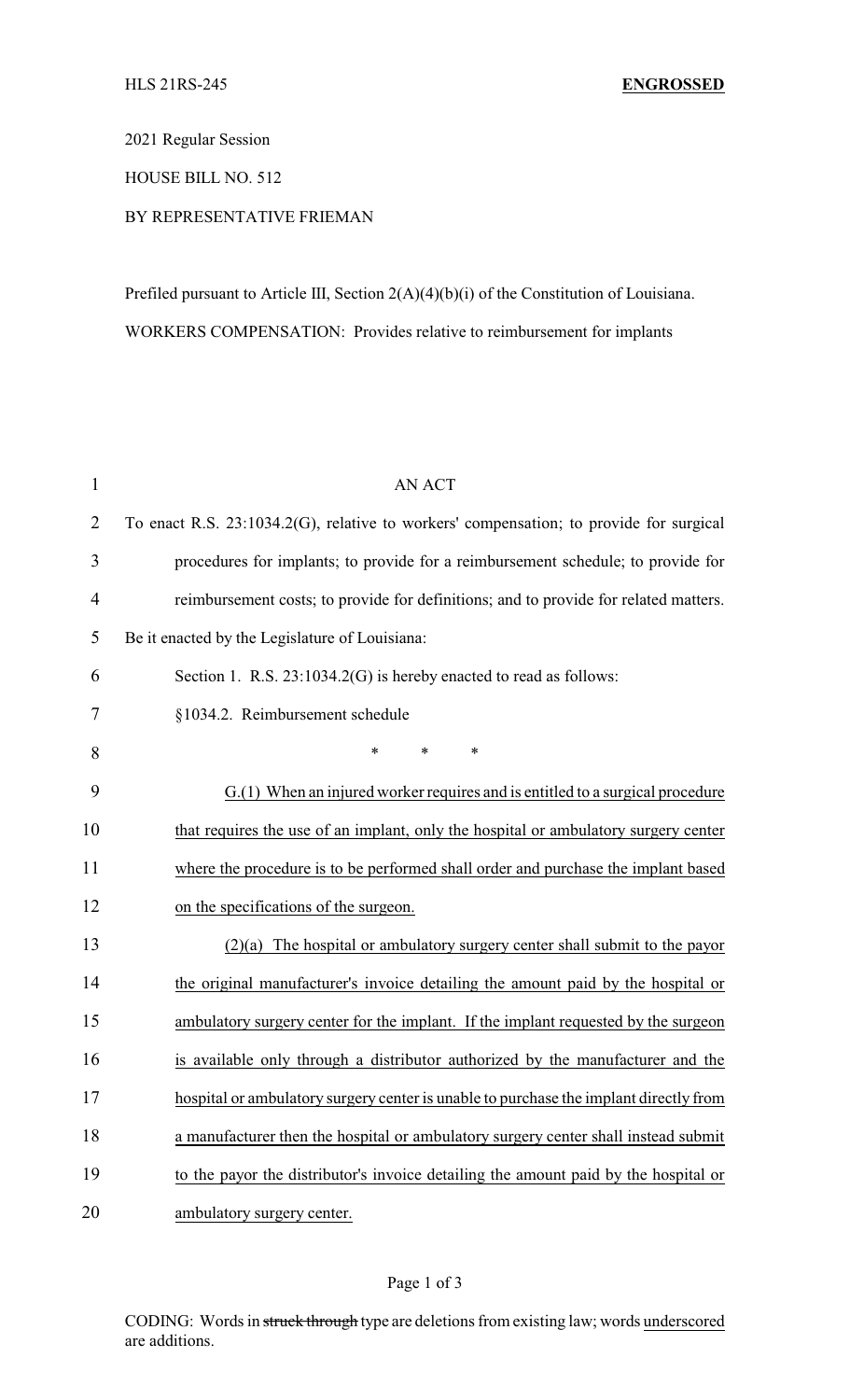|                | Reimbursement for the implant shall be the total of the original<br>(b)           |
|----------------|-----------------------------------------------------------------------------------|
| 2              | manufacturer's invoice or the authorized distributor's invoice amount paid by the |
| 3              | hospital or ambulatory surgical center plus twenty percent.                       |
| $\overline{4}$ | (3) For the purposes of this Subsection, "implant" means plastic and metallic     |
| 5              | implants or non-autogenous graft materials.                                       |
|                |                                                                                   |

## DIGEST

The digest printed below was prepared by House Legislative Services. It constitutes no part of the legislative instrument. The keyword, one-liner, abstract, and digest do not constitute part of the law or proof or indicia of legislative intent. [R.S. 1:13(B) and 24:177(E)]

| HB 512 Engrossed | 2021 Regular Session | Frieman |
|------------------|----------------------|---------|
|                  |                      |         |

**Abstract:** Provides relative to reimbursement for implants.

Proposed law provides that when an injured worker requires and is entitled to a surgical procedure that requires the use of an implant, only the hospital or ambulatory surgery center where the procedure is to be performed shall order and purchase the implant based on the surgeon's specifications.

Proposed law provides that the hospital or ambulatory surgery center shall submit to the payor the original manufacturer's invoice detailing the amount paid by the hospital or ambulatory surgery center for the implant.

Proposed law provides that if the implant requested by the surgeon is available only through a distributor authorized by the manufacturer and the hospital or ambulatory surgery center is unable to purchase the implant directly from a manufacturer then the hospital or ambulatory surgery center shall instead submit to the payor the original manufacturer's invoice or authorized distributor's invoice detailing the amount paid by the hospital or ambulatory surgery center.

Proposed law provides that the reimbursement for the implant shall be the total of the distributor's original invoice amount paid by the hospital or ambulatory surgical center plus 20%.

Proposed law provides that for the purposes of proposed law, implant means plastic and metallic implants or non-autogenous graft materials.

(Adds R.S. 23:1034.2(G))

Summary of Amendments Adopted by House

The Committee Amendments Proposed by House Committee on Labor and Industrial Relations to the original bill:

- 1. Make technical changes.
- 2. Delete that the reimbursement for the implant shall be the total of the manufacturer's original invoice amount plus 20%.